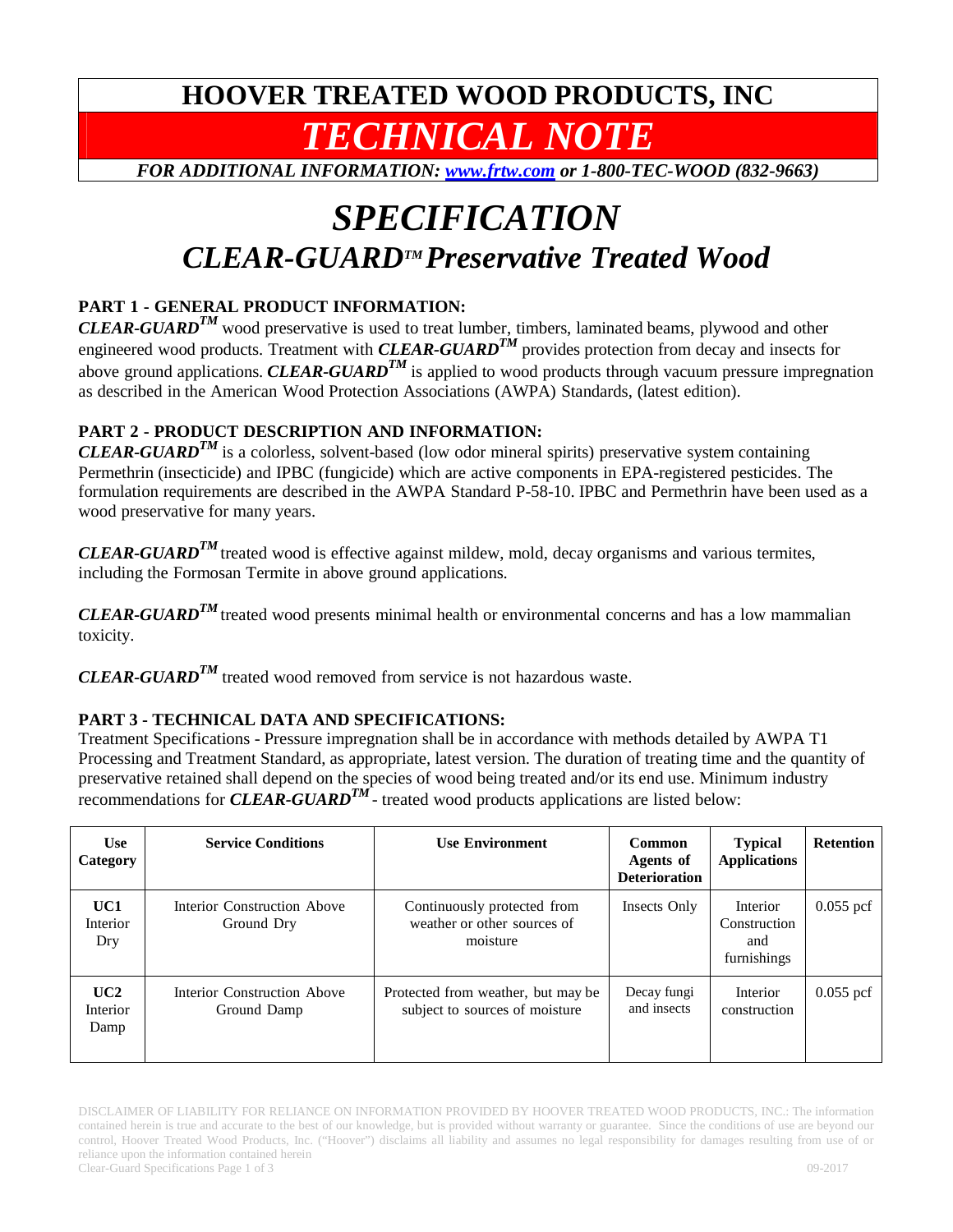| UC3A<br>Above<br>Ground<br>Protected | <b>Exterior Construction Above Ground</b><br>Coated and Rapid Water Runoff  | Exposed to weather, not exposed to<br>prolonged wetting | Decay fungi<br>and insects | Coated<br>millwork,<br>siding and<br>trim                          | $0.055$ pcf |
|--------------------------------------|-----------------------------------------------------------------------------|---------------------------------------------------------|----------------------------|--------------------------------------------------------------------|-------------|
| UC3B<br>Above<br>Ground<br>Exposed   | <b>Exterior Construction Above Ground</b><br>Uncoated or poor water run-off | Exposed to weather, including<br>prolonged wetting      | Decay fungi<br>and insects | Decking,<br>deck joist,<br>railings,<br>fence pickets,<br>uncoated | $0.055$ pcf |

NOTE - The recommended retentions will provide adequate insect and decay resistance for the Use Category applications. It is not necessary, or recommended that retentions be arbitrarily increased for any given application.

Freshly treated *CLEAR-GUARD<sup>TM</sup>* will have an oily odor. The odor is from carrier solvent, low odor mineral spirits. *CLEAR-GUARD*<sup>*TM*</sup> treated wood must be dry and odor free before using in construction. Do not install in enclosed or interior areas until solvents have completely volatilized. After treatment and prior to installation or use, place treated material in well ventilated area or "open air" environment and stack so air circulates around each piece until dry and odor free. Do not allow vapors to collect in closed spaces (especially working or living areas) during the drying process. Avoid open flames and do not smoke around treated wood during the drying process. Avoid exposure to vapors from freshly treated wood.

## **PART 4 - ENGINEERED WOOD PRODUCTS:**

*CLEAR-GUARDTM* treated engineered wood products may be used as beams, headers, post, columns and for many other structural applications. There are several advantages to treatment with *CLEAR-* $GUARD^{TM}$  over water-borne treatments such as:

- No reduction of design values
- No swelling or shrinkage, dimensions unchanged by treatment
- Very little if any checking, cupping, or twisting

### *CLEAR-GUARDTM* **treated engineered wood products shall not be used in any application where it will be in ground contact, submerged in water, or in marine applications.**

### **PART 5 - CONSUMER INFORMATION:**

The following precautions should be taken when handling treated wood and when determining where to use and how to dispose of waste wood:

- Wood treated with *CLEAR-GUARD<sup>TM</sup>* should not be used where it will be in frequent or prolonged contact with bare skin unless an effective sealer has been applied. (Example: chairs and other outdoor furniture).
- *CLEAR-GUARD<sup>TM</sup>* treated wood may be used for building components where two coats of an appropriate sealer are applied. Sealers may be applied at the installation site after wood has dried. See Part 7 Finishing below.
- Sawn ends, field trimming, and fabrications holes and or notching should be resealed with brush on wood preservative available at local home centers under various trade names.
- *CLEAR-GUARD<sup>TM</sup>* treated wood shall not come in contact with bituminous or asphalt materials such as deck protective wrap, gaskets, felt, tar paper or similar items.
- For interiors of farm buildings where domestic animals or livestock will not crib (bite) or lick the wood.
- Do not use for beehive construction.

DISCLAIMER OF LIABILITY FOR RELIANCE ON INFORMATION PROVIDED BY HOOVER TREATED WOOD PRODUCTS, INC.: The information contained herein is true and accurate to the best of our knowledge, but is provided without warranty or guarantee. Since the conditions of use are beyond our control, Hoover Treated Wood Products, Inc. ("Hoover") disclaims all liability and assumes no legal responsibility for damages resulting from use of or reliance upon the information contained herein Clear-Guard Specifications Page 2 of 3 09-2017